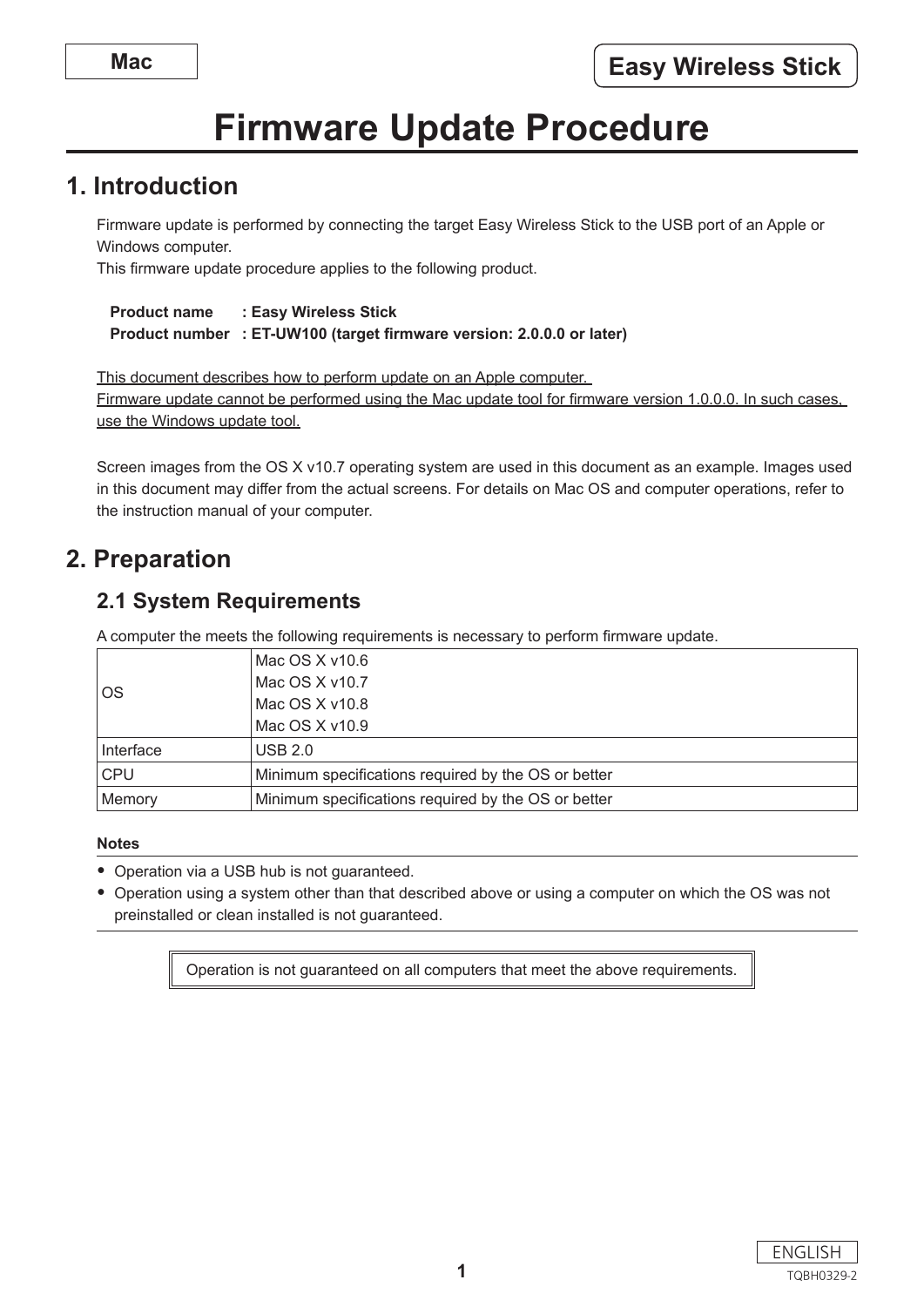# **2.2 Checking the Firmware Version**

#### *1* **Connect the Easy Wireless Stick to the computer.**

Insert the Easy Wireless Stick into the computer's USB port.

# *2* **Run [EWS].**

Manually execute the [EWS] file in the [EasyWS] CD drive displayed in the Finder.



#### *3* **Select [About] in the connection destination select screen.**

The version information is displayed.

| 000                                    | <b>EWS</b>                                                            | 000                                                                                   |
|----------------------------------------|-----------------------------------------------------------------------|---------------------------------------------------------------------------------------|
| About<br><b>Select Projector</b>       | Configuration<br><b>Tree</b><br><b>List</b><br>Current Setting: S-MAP |                                                                                       |
| S-MAP<br>-1<br>Name<br><b>Name2140</b> | 2<br>3<br>4<br>ID<br>Proj2140                                         | <b>Easy Wireless Stick</b><br><b>Version 2.0.0.0</b><br>(c)Panasonic Corporation 2012 |
| <b>NAME5610</b>                        | Proj5610                                                              | Version display example                                                               |
|                                        | Connect                                                               |                                                                                       |

**Connection destination select screen example**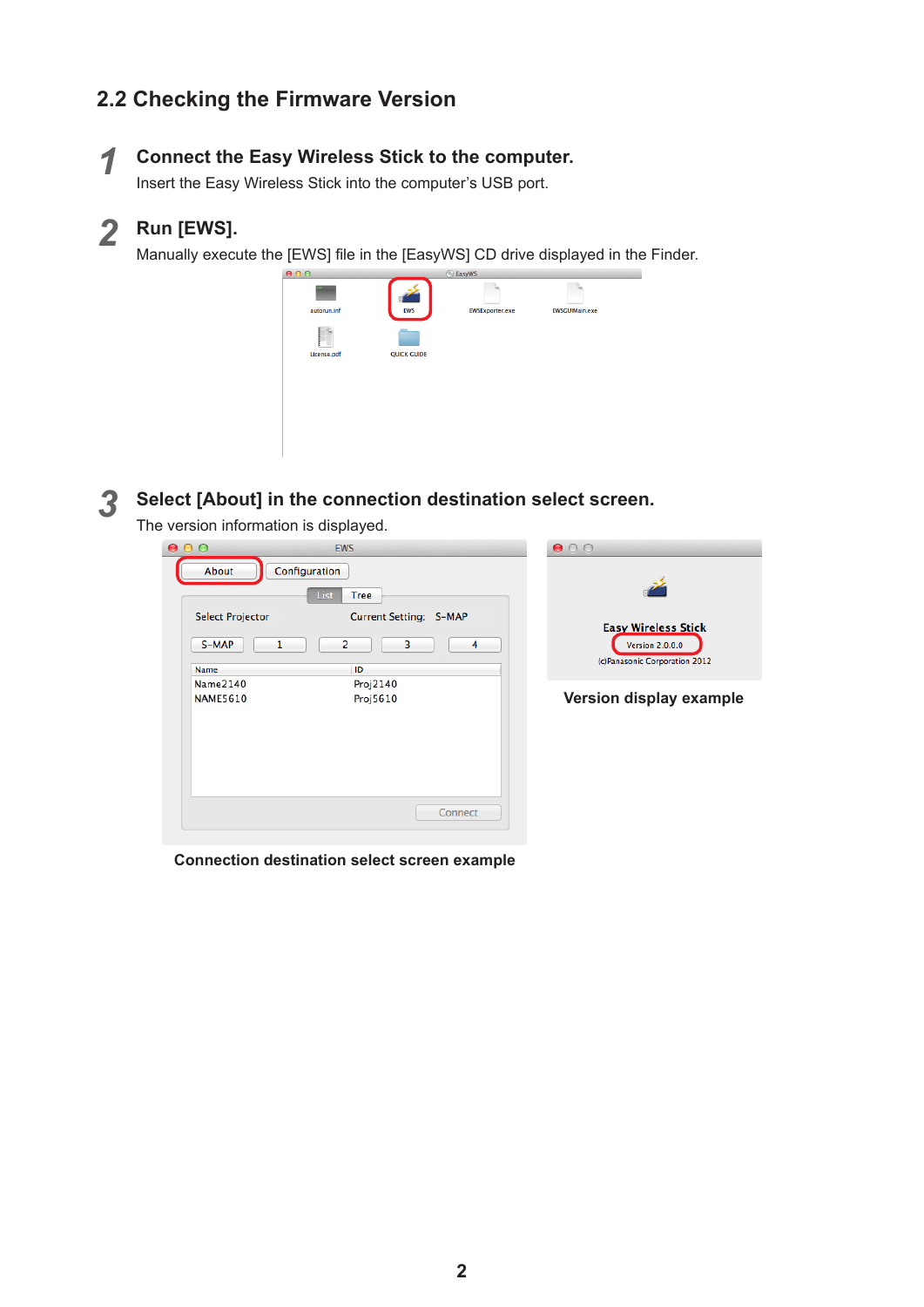# **2.3 Preparing the Firmware**

### *1* **Download the firmware.**

#### Panasonic website:

https://panasonic.net/cns/projector/

or

#### https://panasonic.net/cns/prodisplays/

Download the "FirmUpdateTool\_uw100\_ $****$ .dmg" (ex: FirmUpdateTool\_uw100\_3000.dmg) file for the Easy Wireless Stick's firmware update tool from the above to any location.

#### **Note**

• The file name of the update tool will vary depending on the product number and version of the target device. Select the update tool that corresponds to your target device and the version you want to use.

## *2* **Mount the update tool.**

Double-click the "FirmUpdateTool\_uw100\_ $\star\star\star\star$ .dmg" (ex: FirmUpdateTool\_uw100\_3000.dmg) file downloaded from the website.

"FirmUpdateTool\_uw100" will be mounted onto your desktop.

# **3. Update**

# **3.1 Updating the Firmware**

#### *1* **Connect the Easy Wireless Stick to the computer.**

Insert the Easy Wireless Stick for which you want to update the firmware into the computer's USB port.

#### *2* **Run the update tool.**

Double-click "FirmUpdateTool\_uw100" located in the virtual disk mounted in "**2.3 Preparing the Firmware**."

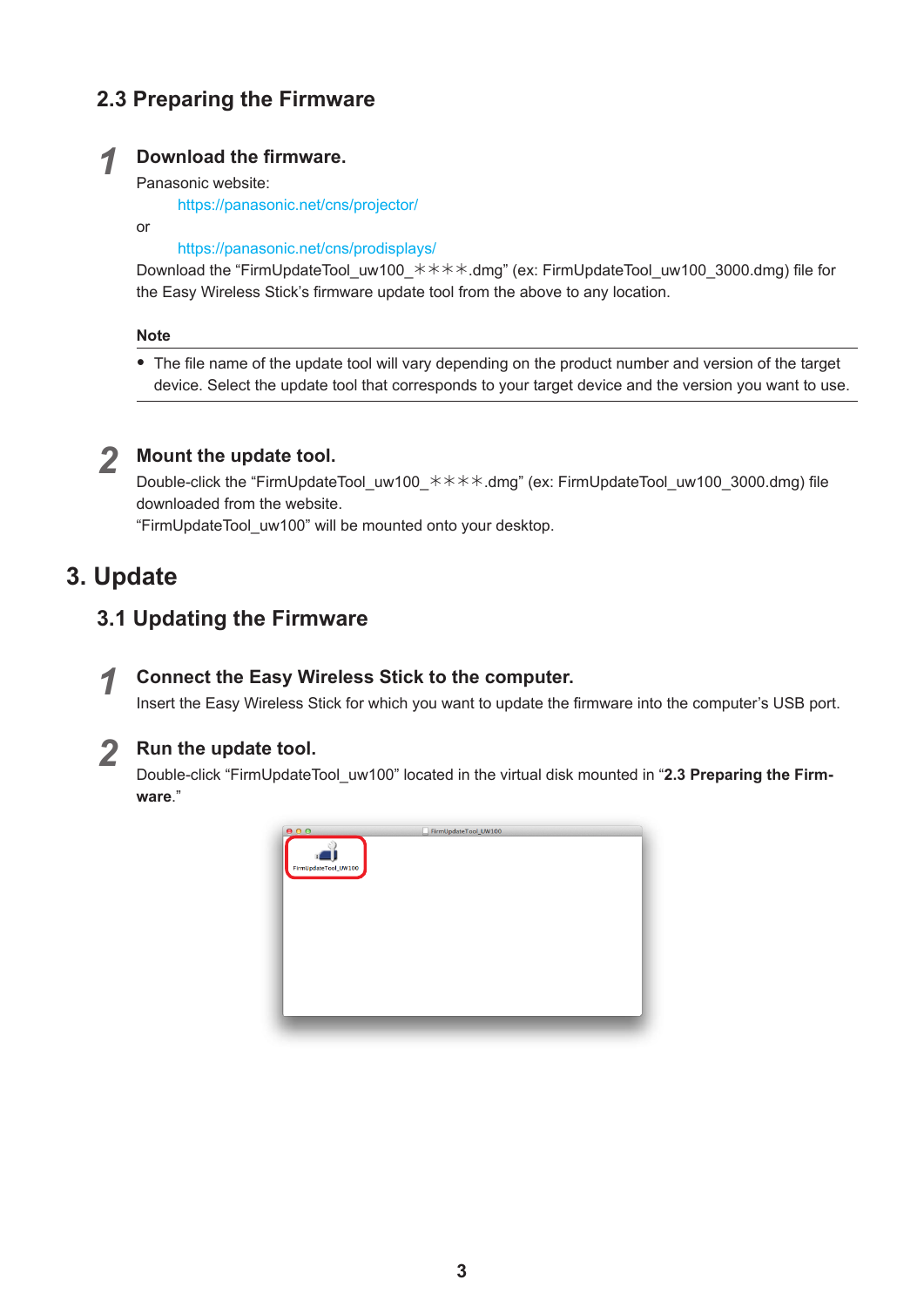#### *3* **Overwrite the firmware.**

Verify the version number displayed in the update confirmation screen, and click the [Update] button.



#### **Notes**

- y The overwrite process takes **about 4 minutes**.
- After overwrite starts, all buttons in the update tool screen are disabled.

|                                                                         | FirmUpdateTool uw100 |
|-------------------------------------------------------------------------|----------------------|
| Version:<br>3.0.0.0<br>VolumeLabel: EASYWS<br>Uploading ISO Image (50%) |                      |
| Update                                                                  | Cancel               |

#### **Caution**

y **Do not remove the Easy Wireless Stick from the USB port or attempt to remove the [EasyWS] CD drive while overwrite is in progress.**



#### *4* **Exit the update tool.**

When overwrite is complete, the [OK] button is enabled. Click the [OK] button to exit the update tool.